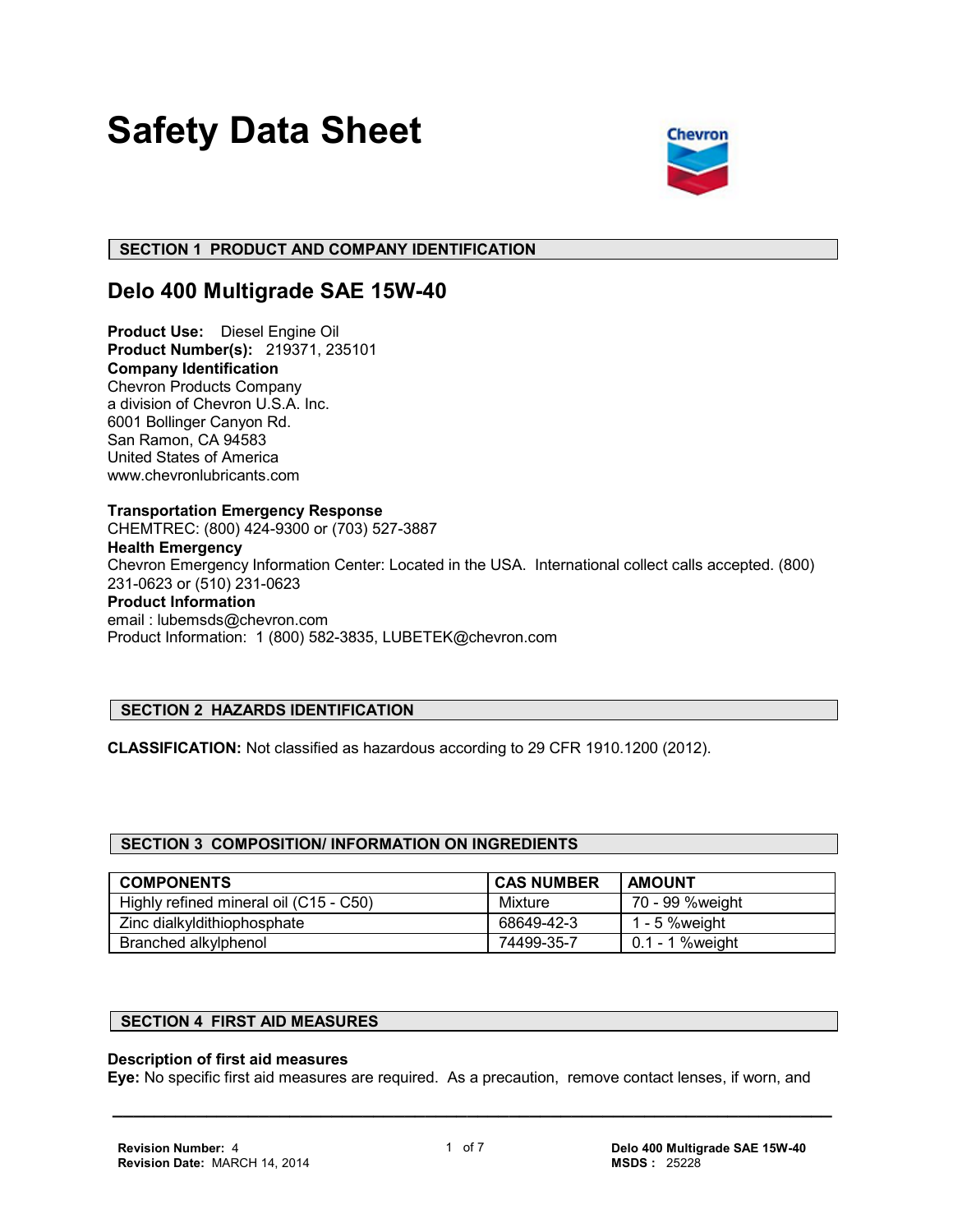flush eyes with water.

Skin: No specific first aid measures are required. As a precaution, remove clothing and shoes if contaminated. To remove the material from skin, use soap and water. Discard contaminated clothing and shoes or thoroughly clean before reuse.

**Ingestion:** No specific first aid measures are required. Do not induce vomiting. As a precaution, get medical advice.

**Inhalation:** No specific first aid measures are required. If exposed to excessive levels of material in the air, move the exposed person to fresh air. Get medical attention if coughing or respiratory discomfort occurs.

#### **Most important symptoms and effects, both acute and delayed IMMEDIATE SYMPTOMS AND HEALTH EFFECTS**

**Eye:** Not expected to cause prolonged or significant eye irritation.

**Skin:** Contact with the skin is not expected to cause prolonged or significant irritation. Contact with the skin is not expected to cause an allergic skin response. Not expected to be harmful to internal organs if absorbed through the skin.

**Ingestion:** Not expected to be harmful if swallowed.

**Inhalation:** Not expected to be harmful if inhaled. Contains a petroleum-based mineral oil. May cause respiratory irritation or other pulmonary effects following prolonged or repeated inhalation of oil mist at airborne levels above the recommended mineral oil mist exposure limit. Symptoms of respiratory irritation may include coughing and difficulty breathing.

**DELAYED OR OTHER SYMPTOMS AND HEALTH EFFECTS:** Not classified.

#### **Indication of any immediate medical attention and special treatment needed** Not applicable.

#### **SECTION 5 FIRE FIGHTING MEASURES**

**EXTINGUISHING MEDIA:** Use water fog, foam, dry chemical or carbon dioxide (CO2) to extinguish flames.

#### **PROTECTION OF FIRE FIGHTERS:**

**Fire Fighting Instructions:** This material will burn although it is not easily ignited. See Section 7 for proper handling and storage. For fires involving this material, do not enter any enclosed or confined fire space without proper protective equipment, including self-contained breathing apparatus.

**Combustion Products:** Highly dependent on combustion conditions. A complex mixture of airborne solids, liquids, and gases including carbon monoxide, carbon dioxide, and unidentified organic compounds will be evolved when this material undergoes combustion.

#### **SECTION 6 ACCIDENTAL RELEASE MEASURES**

**Protective Measures:** Eliminate all sources of ignition in vicinity of spilled material.

**Spill Management:** Stop the source of the release if you can do it without risk. Contain release to prevent further contamination of soil, surface water or groundwater. Clean up spill as soon as possible, observing precautions in Exposure Controls/Personal Protection. Use appropriate techniques such as applying non-combustible absorbent materials or pumping. Where feasible and appropriate, remove contaminated soil. Place contaminated materials in disposable containers and dispose of in a manner consistent with applicable regulations.

**Reporting:** Report spills to local authorities as appropriate or required.

# **SECTION 7 HANDLING AND STORAGE**

**Precautionary Measures:** Do not get in eyes, on skin, or on clothing. Keep out of the reach of children. Wash thoroughly after handling.

**General Handling Information:** Avoid contaminating soil or releasing this material into sewage and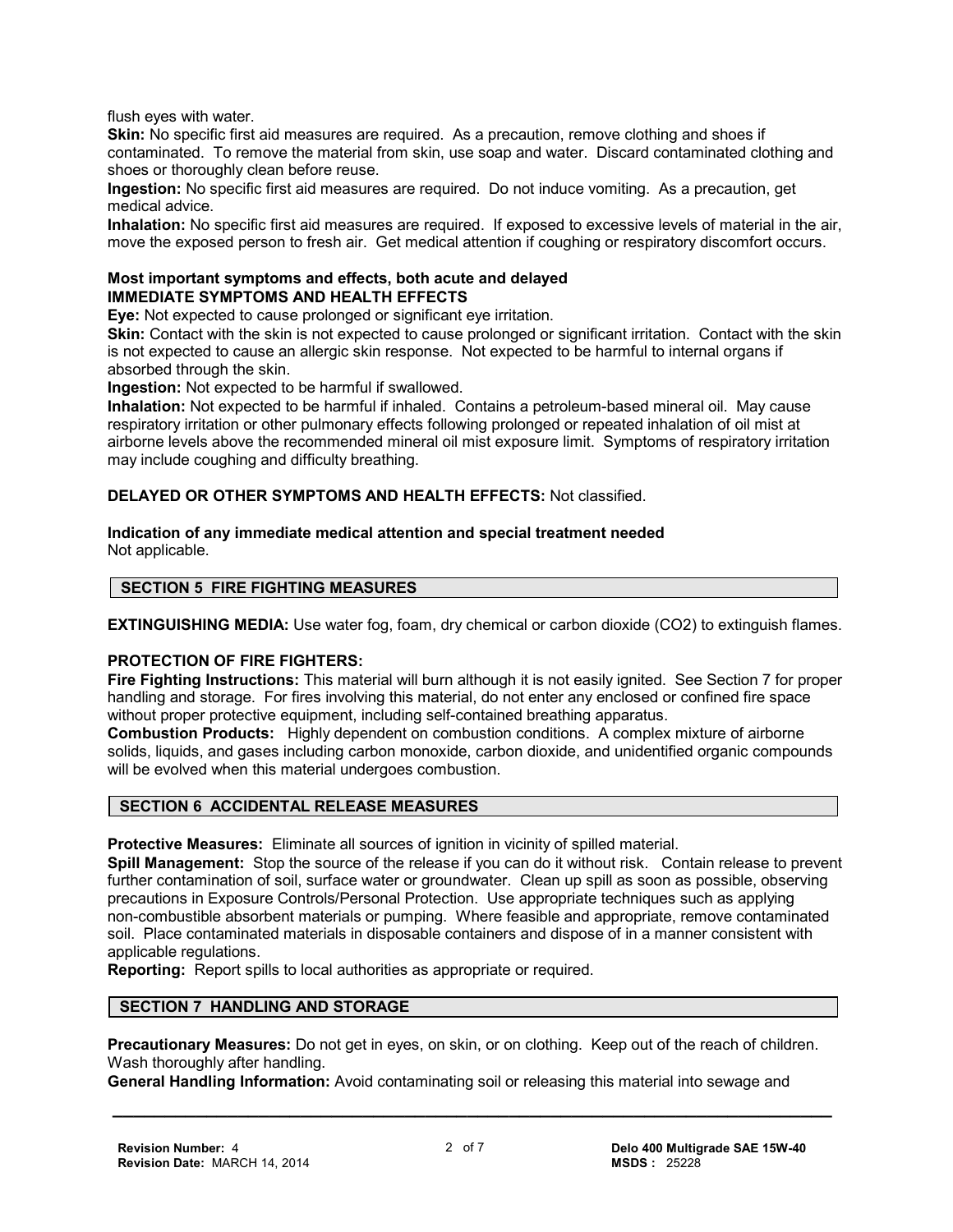drainage systems and bodies of water.

**Static Hazard:** Electrostatic charge may accumulate and create a hazardous condition when handling this material. To minimize this hazard, bonding and grounding may be necessary but may not, by themselves, be sufficient. Review all operations which have the potential of generating and accumulating an electrostatic charge and/or a flammable atmosphere (including tank and container filling, splash filling, tank cleaning, sampling, gauging, switch loading, filtering, mixing, agitation, and vacuum truck operations) and use appropriate mitigating procedures. For more information, refer to OSHA Standard 29 CFR 1910.106, 'Flammable and Combustible Liquids', National Fire Protection Association (NFPA 77, 'Recommended Practice on Static Electricity', and/or the American Petroleum Institute (API) Recommended Practice 2003, 'Protection Against Ignitions Arising Out of Static, Lightning, and Stray Currents'.

**Container Warnings:** Container is not designed to contain pressure. Do not use pressure to empty container or it may rupture with explosive force. Empty containers retain product residue (solid, liquid, and/or vapor) and can be dangerous. Do not pressurize, cut, weld, braze, solder, drill, grind, or expose such containers to heat, flame, sparks, static electricity, or other sources of ignition. They may explode and cause injury or death. Empty containers should be completely drained, properly closed, and promptly returned to a drum reconditioner or disposed of properly.

# **SECTION 8 EXPOSURE CONTROLS/PERSONAL PROTECTION**

# **GENERAL CONSIDERATIONS:**

Consider the potential hazards of this material (see Section 3), applicable exposure limits, job activities, and other substances in the work place when designing engineering controls and selecting personal protective equipment. If engineering controls or work practices are not adequate to prevent exposure to harmful levels of this material, the personal protective equipment listed below is recommended. The user should read and understand all instructions and limitations supplied with the equipment since protection is usually provided for a limited time or under certain circumstances.

#### **ENGINEERING CONTROLS:**

Use in a well-ventilated area.

# **PERSONAL PROTECTIVE EQUIPMENT**

**Eye/Face Protection:** No special eye protection is normally required. Where splashing is possible, wear safety glasses with side shields as a good safety practice.

**Skin Protection:** No special protective clothing is normally required. Where splashing is possible, select protective clothing depending on operations conducted, physical requirements and other substances in the workplace. Suggested materials for protective gloves include: 4H (PE/EVAL), Nitrile Rubber, Silver Shield, Viton.

**Respiratory Protection:** No respiratory protection is normally required.

If user operations generate an oil mist, determine if airborne concentrations are below the occupational exposure limit for mineral oil mist. If not, wear an approved respirator that provides adequate protection from the measured concentrations of this material. For air-purifying respirators use a particulate cartridge. Use a positive pressure air-supplying respirator in circumstances where air-purifying respirators may not provide adequate protection.

#### **Occupational Exposure Limits:**

| <b>Component</b>                         | Agency       | <b>TWA</b>       | <b>STEL</b>       | Ceilina | <b>Notation</b> |
|------------------------------------------|--------------|------------------|-------------------|---------|-----------------|
| Highly refined mineral oil (C15 -<br>C50 | <b>ACGIH</b> | $5 \text{ mg/m}$ | $10 \text{ mg/m}$ | $- -$   | $- -$           |
| Highly refined mineral oil (C15 -<br>C50 | OSHA Z-1     | $5 \text{ mg/m}$ | $- -$             | --      | $- -$           |

Consult local authorities for appropriate values.

#### **SECTION 9 PHYSICAL AND CHEMICAL PROPERTIES**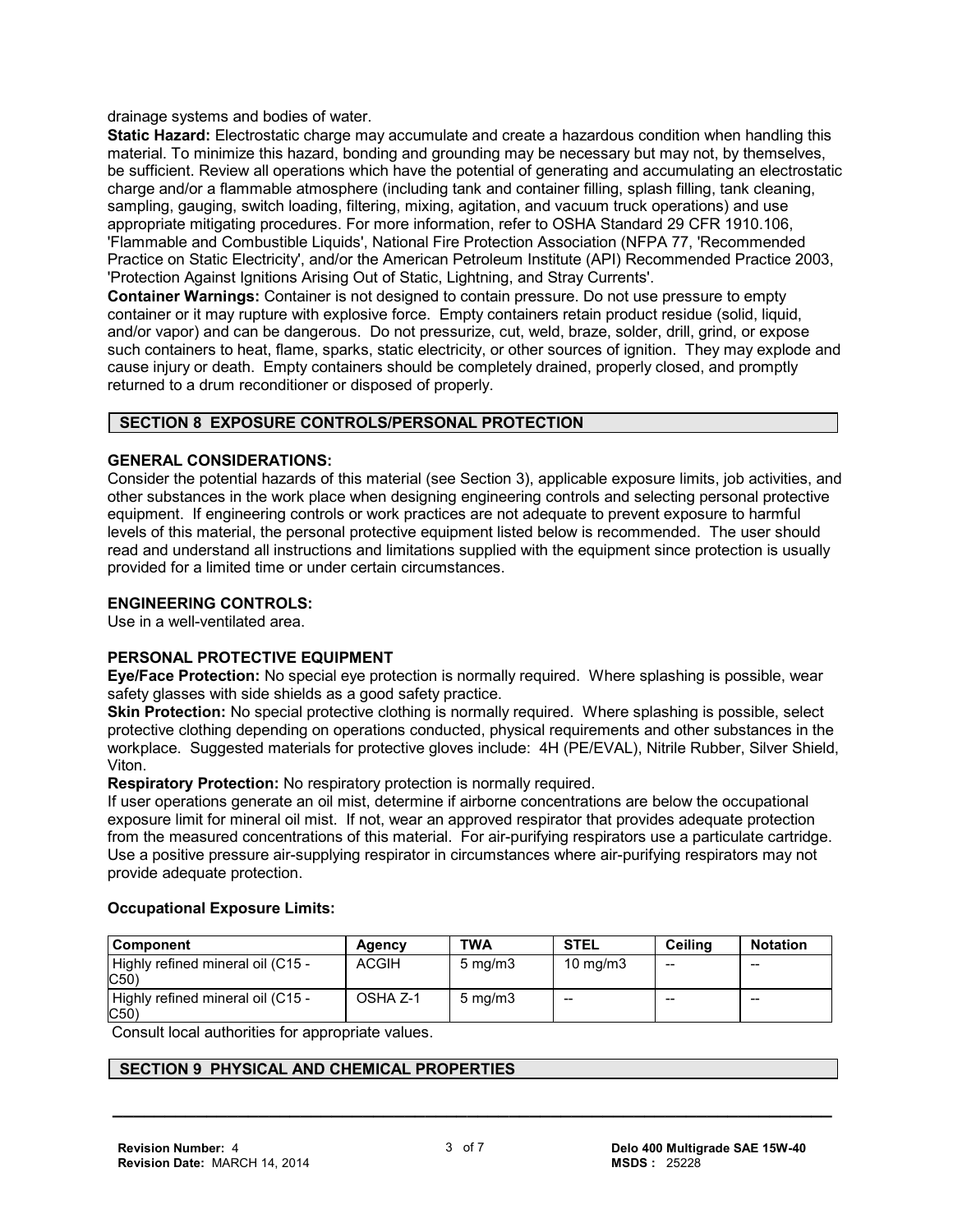**Attention: the data below are typical values and do not constitute a specification.**

**Color:** Amber **Physical State: Liquid Odor:** Petroleum odor **Odor Threshold:** No data available **pH:** Not Applicable **Vapor Pressure:** <0.01 mmHg Maximum @ 37.8 °C (100 °F) **Vapor Density (Air = 1):** >1 Minimum **Initial Boiling Point:** 315°C (599°F) **Solubility:** Soluble in hydrocarbons; insoluble in water **Freezing Point:** Not Applicable **Melting Point:** Not Applicable **Density:** 0.88 kg/l @ 15°C (59°F) (Typical) **Viscosity:** 14.95 mm2/s @ 100°C (212°F) Minimum **Decomposition temperature:** No Data Available **Octanol/Water Partition Coefficient:** No data available

**FLAMMABLE PROPERTIES: Flammability (solid, gas):** No Data Available **Flashpoint:** (ASTM D92) 204 °C (399 °F) Minimum **Autoignition:** No data available **Flammability (Explosive) Limits (% by volume in air):** Lower: Not Applicable Upper: Not Applicable

#### **SECTION 10 STABILITY AND REACTIVITY**

**Reactivity:** This material is not expected to react. **Chemical Stability:** This material is considered stable under normal ambient and anticipated storage and handling conditions of temperature and pressure. **Incompatibility With Other Materials:** May react with strong acids or strong oxidizing agents, such as chlorates, nitrates, peroxides, etc. **Hazardous Decomposition Products:** None known (None expected) **Hazardous Polymerization:** Hazardous polymerization will not occur.

# **SECTION 11 TOXICOLOGICAL INFORMATION**

# **Information on toxicological effects**

**Serious Eye Damage/Irritation:** The eye irritation hazard is based on evaluation of data for product components.

**Skin Corrosion/Irritation:** The skin irritation hazard is based on evaluation of data for product components.

**Skin Sensitization:** The skin sensitization hazard is based on evaluation of data for product components.

**Acute Dermal Toxicity:** The acute dermal toxicity hazard is based on evaluation of data for product components.

**Acute Oral Toxicity:** The acute oral toxicity hazard is based on evaluation of data for product components.

**Acute Inhalation Toxicity:** The acute inhalation toxicity hazard is based on evaluation of data for product components.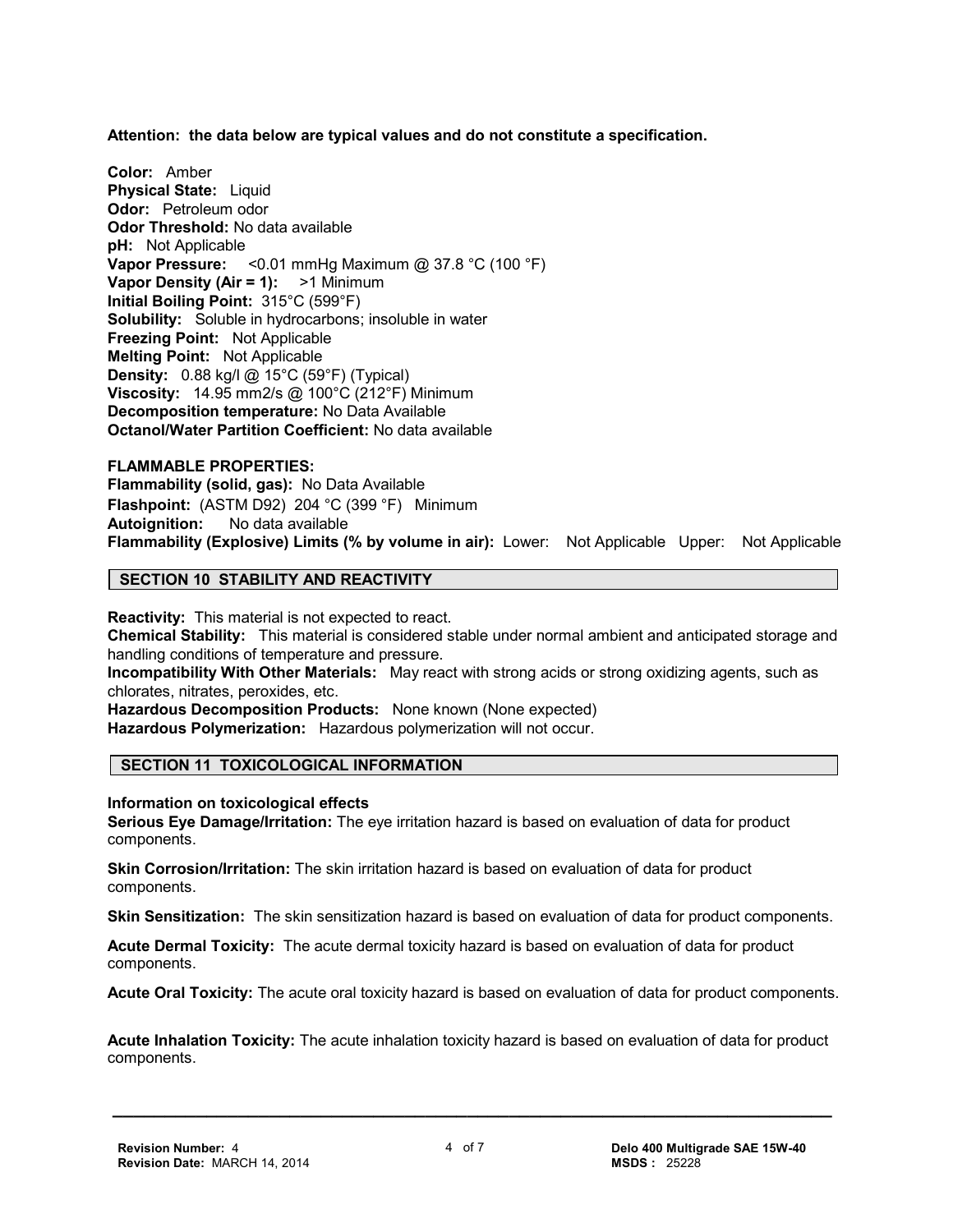**Acute Toxicity Estimate:** Not Determined

**Germ Cell Mutagenicity:** The hazard evaluation is based on data for components or a similar material. **Carcinogenicity:** The hazard evaluation is based on data for components or a similar material. **Reproductive Toxicity:** The hazard evaluation is based on data for components or a similar material.

**Specific Target Organ Toxicity - Single Exposure:** The hazard evaluation is based on data for components or a similar material.

**Specific Target Organ Toxicity - Repeated Exposure:** The hazard evaluation is based on data for components or a similar material.

# **ADDITIONAL TOXICOLOGY INFORMATION:**

 This product contains petroleum base oils which may be refined by various processes including severe solvent extraction, severe hydrocracking, or severe hydrotreating. None of the oils requires a cancer warning under the OSHA Hazard Communication Standard (29 CFR 1910.1200). These oils have not been listed in the National Toxicology Program (NTP) Annual Report nor have they been classified by the International Agency for Research on Cancer (IARC) as; carcinogenic to humans (Group 1), probably carcinogenic to humans (Group 2A), or possibly carcinogenic to humans (Group 2B). These oils have not been classified by the American Conference of Governmental Industrial Hygienists (ACGIH) as: confirmed human carcinogen (A1), suspected human carcinogen (A2), or confirmed animal carcinogen with unknown relevance to humans (A3). During use in engines, contamination of oil with low levels of cancer-causing combustion products occurs. Used motor oils have been shown to cause skin cancer in mice following repeated application and continuous exposure. Brief or intermittent skin contact with used motor oil is not expected to have serious effects in humans if the oil is thoroughly removed by washing with soap and water.

# **SECTION 12 ECOLOGICAL INFORMATION**

#### **ECOTOXICITY**

This material is not expected to be harmful to aquatic organisms. The ecotoxicity hazard is based on an evaluation of data for the components or a similar material. The product has not been tested. The statement has been derived from the properties of the individual components.

#### **MOBILITY**

No data available.

# **PERSISTENCE AND DEGRADABILITY**

This material is not expected to be readily biodegradable. The biodegradability of this material is based on an evaluation of data for the components or a similar material.The product has not been tested. The statement has been derived from the properties of the individual components.

#### **POTENTIAL TO BIOACCUMULATE**

Bioconcentration Factor: No data available. Octanol/Water Partition Coefficient: No data available

# **SECTION 13 DISPOSAL CONSIDERATIONS**

Use material for its intended purpose or recycle if possible. Oil collection services are available for used oil recycling or disposal. Place contaminated materials in containers and dispose of in a manner consistent with applicable regulations. Contact your sales representative or local environmental or health authorities for approved disposal or recycling methods.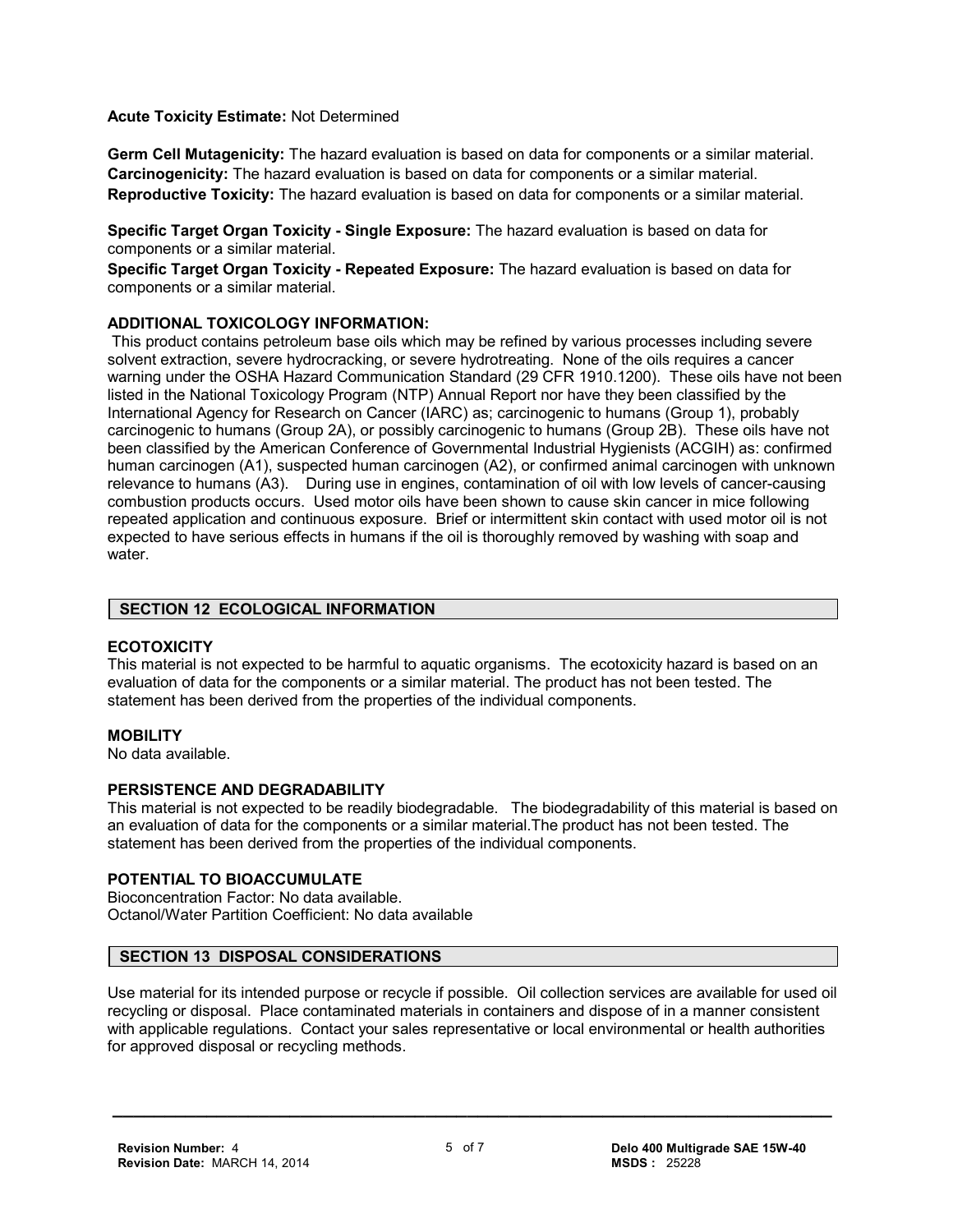#### **SECTION 14 TRANSPORT INFORMATION**

The description shown may not apply to all shipping situations. Consult 49CFR, or appropriate Dangerous Goods Regulations, for additional description requirements (e.g., technical name) and mode-specific or quantity-specific shipping requirements.

**DOT Shipping Description:** PETROLEUM LUBRICATING OIL, NOT REGULATED AS A HAZARDOUS MATERIAL FOR TRANSPORTATION UNDER 49 CFR

**IMO/IMDG Shipping Description:** PETROLEUM LUBRICATING OIL; NOT REGULATED AS DANGEROUS GOODS FOR TRANSPORT UNDER THE IMDG CODE

**ICAO/IATA Shipping Description:** PETROLEUM LUBRICATING OIL; NOT REGULATED AS DANGEROUS GOODS FOR TRANSPORT UNDER ICAO TI OR IATA DGR

**Transport in bulk according to Annex II of MARPOL 73/78 and the IBC code:** Not applicable

#### **SECTION 15 REGULATORY INFORMATION**

**EPCRA 311/312 CATEGORIES:** 1. Immediate (Acute) Health Effects: NO

2. Delayed (Chronic) Health Effects: NO

- 3. Fire Hazard: NO
- 4. Sudden Release of Pressure Hazard: NO
- 5. Reactivity Hazard: NO

REGULATORY LISTS SEARCHED:

| 01-1=IARC Group 1   | 03=EPCRA 313         |
|---------------------|----------------------|
| 01-2A=IARC Group 2A | 04=CA Proposition 65 |
| 01-2B=IARC Group 2B | 05=MA RTK            |
| 02=NTP Carcinogen   | 06=NJ RTK            |
|                     | 07=PA RTK            |

The following components of this material are found on the regulatory lists indicated.<br>Zinc dialkyldithiophosphate 03.06 Zinc dialkyldithiophosphate

#### **CHEMICAL INVENTORIES:**

All components comply with the following chemical inventory requirements: AICS (Australia), DSL (Canada), EINECS (European Union), IECSC (China), KECI (Korea), PICCS (Philippines), TSCA (United States).

One or more components does not comply with the following chemical inventory requirements: ENCS (Japan).

#### **NEW JERSEY RTK CLASSIFICATION:**

Under the New Jersey Right-to-Know Act L. 1983 Chapter 315 N.J.S.A. 34:5A-1 et. seq., the product is to be identified as follows: PETROLEUM OIL (Motor oil)

#### **SECTION 16 OTHER INFORMATION**

**NFPA RATINGS:** Health: 0 Flammability: 1 Reactivity: 0